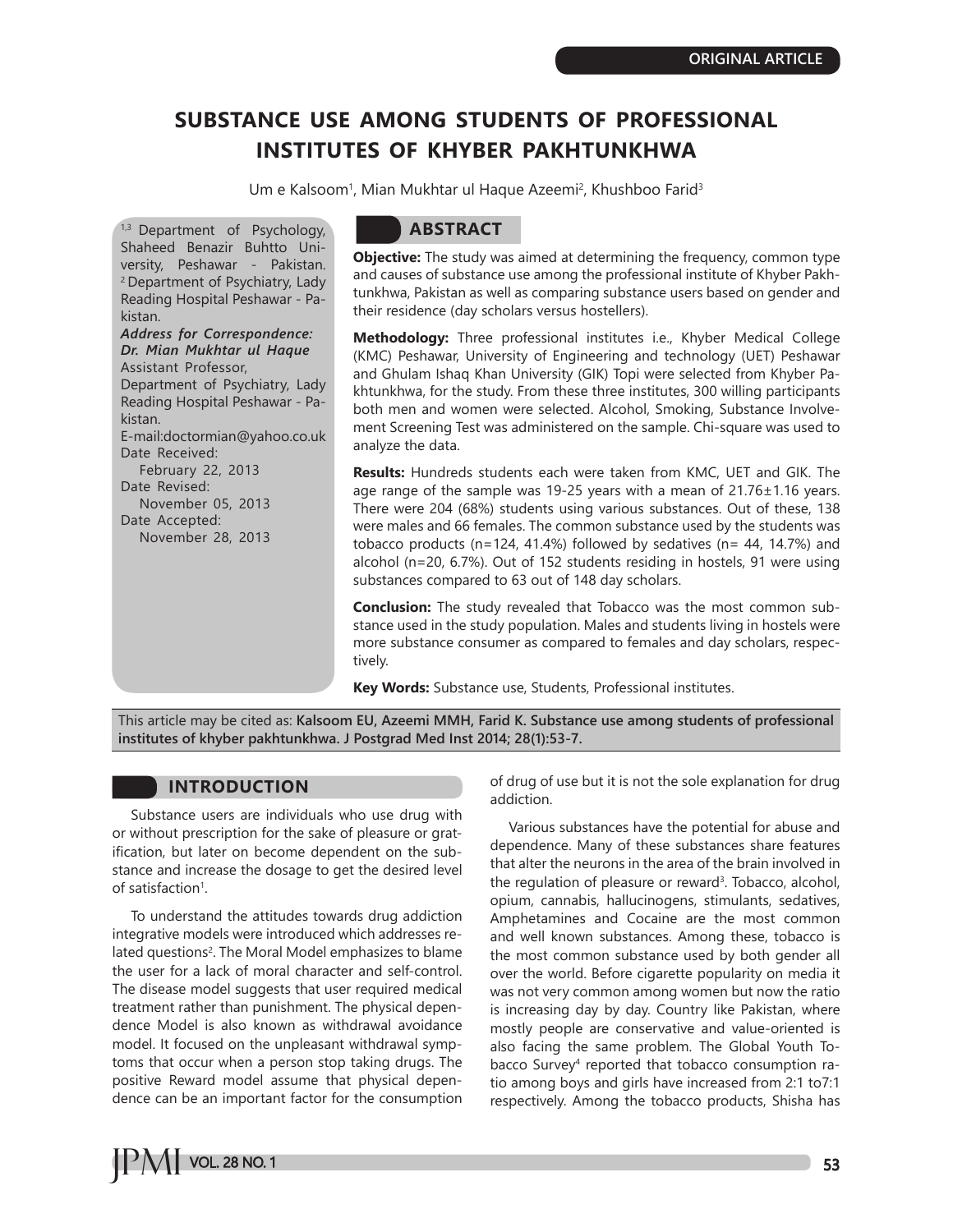also got substantial popularity among substance users. It is a smoking flavored tobacco in which inhalation smoke is passed via water basin. Many people consider shisha to be less harmful than cigarettes. However, it absorbs more carbon mono-oxide than do cigarettes. It is also evident that water pipe contains serious health risks and cannot be considered as a safe alternative to tobacco smoking.

Substance use among student population is an important issue. The college/university students are the most (fall under late adolescent and early adults) prone towards substance use. The major concern of this period is identity development and peer conformity<sup>5</sup>. To meet the demands of higher education, facing academic stresses, adapting desires of family and society, initiating intimate relationships and new commitments, they are more vulnerable to develop different psychological problems and dependencies<sup>6-10</sup>. Substance use may be the most attractive and gratifying act during this time. Several researches<sup>11-13</sup> reported prevalence and popularity of substance use among student population. University life is a unique experience as it serves as a gateway towards complete independence, away from parental guidance and supervision and a golden opportunity to be the part of a larger group. These perceptions make them vulnerable to try new, previously prohibited and adventurous experiences<sup>14, 15</sup>. It is further argued that curiosity, peer influence and social pressure are the primary reasons for substance use among adolescent. Moreover, mental health problems also lead to develop drug dependency, alcoholism and violent behavior<sup>16-18</sup>. Another research reported that peer pressure (96%) academic stress (90%) and (88%) curiosity are the leading causes for substance use<sup>19</sup>. An Indian study <sup>20</sup> quoted that among the tobacco users (28.8%), smoking was found in 87.5% and tobacco chewing in the form of gutka, khaini, gulmanjan (locally available forms of tobacco) in 37.5% are the predominant means of the use of tobacco. The study also revealed that hostellers were more frequent tobacco users as compared to day-scholars. The factor initiating the use of tobacco was usually peer pressure. Students whose friends currently consume alcohol and tobacco were more likely to take the same substance<sup>21, 22</sup>. It is reported that  $9\%$ of the global population of age less than 12 are classified with dependence on psychoactive substance e.g., alcohol<sup>23</sup>. Substance use behavior among professional institutes has significant impact on the health of general population as they are the role model for other students and society.

In Pakistan, substantial research on substance use among student population has not yet been done**.** In the light of the above mentioned literature the present study aimed to investigate the substance use among the students of professional institutions under study as

well as comparing substance users based on gender and their residence (day scholars versus hostellers).

#### **METHODOLOGY**

A purposive sample (n=300) of boys (n=176) and girls (n=124) was selected from three different professional institutes of i.e., Khyber Medical College (KMC) Peshawar, University of Engineering and Technology (UET) Peshawar & Ghulam Ishaq Khan University (GIK) Topi, during March and April 2012. These three institutes were randomly selected from Khyber Pakhtunkhwa. The age range of the sample was 20-23 years. The instrument used in the study was Alcohol, Smoking and Substance Involvement Screening Test (ASSIST V3.1) which was developed by  $WHO^{24}$ . The ASSIST (V3.1) consists of eight questions covering tobacco, alcohol, cannabis, cocaine, amphetamine-type stimulants (including ecstasy) inhalants, sedatives, hallucinogens, opiates and other substances. A risk score is provided for each substance, and scores are grouped into 'low risk', 'moderate risk' or 'high risk'.

Administration of the required institutions was approached to seek the approval and cooperation for the research. After having permission, the participants were provided an explanation of the general nature of the research. They were informed of their right to confidentiality and anonymity, as well as their right to suspend participation without penalty. Those who decided to participate were asked to complete the demographic data sheet comprising information e.g. gender, age, institute, socioeconomic status (SES) and residence (Hosteller or not). Later on, ASSIST was given to the participants and requested to circle the numerical score that corresponds to each question. Both written and verbal instructions were given. The result was than compiled and quantified through SPSS 17 using chi-square test.

## **RESULTS**

Hundreds students each were taken from KMC, UET and GIK. The age range of the sample was 19-25 years with a mean of  $21.76 \pm 1.16$  years. The students using substances were 44, 41 and 69 in KMC, UET and GIK respectively. Majority (n=220. 73.3%) belonged to families with middle class socioeconomic status. There were 152 (50.7%) students residing in the hostels (Table 1).

There were 204 (68%) students using various substances. Out of these, 138 were males and 66 females. The common substance used by the students was tobacco products (n=124, 41.4%). There were more males (n=88) as compared to female (n=36) tobaccos users. Out of these 124 using Tobacco products, 17 (5.7%) were using Shisha and were all males. Sedatives were the second highest ( $n= 44$ , 14.7%) substance in use. Sedative use among female (n=23) was high as com-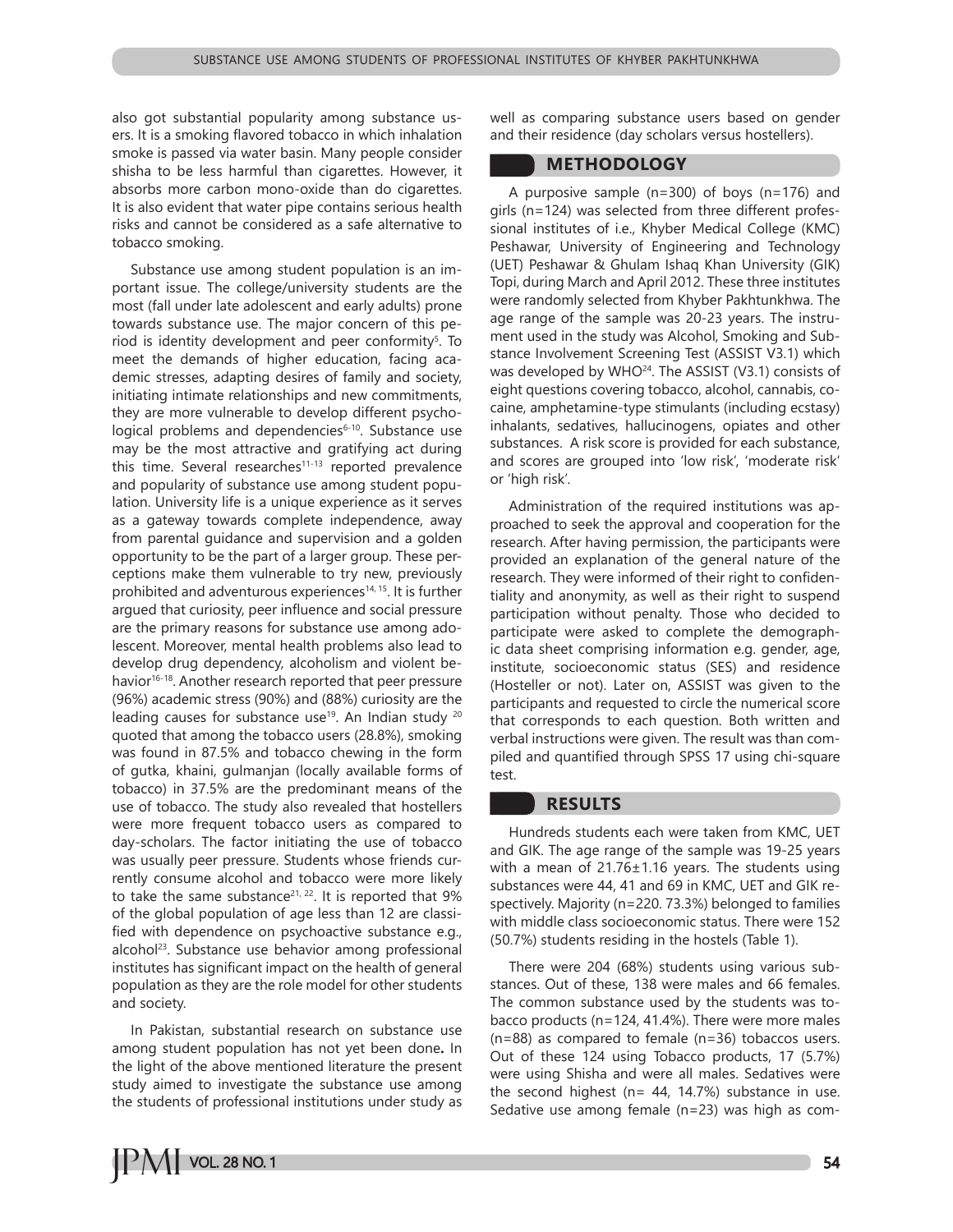| <b>Variables</b>         |            | <b>Frequency</b> | <b>Percentage</b> |
|--------------------------|------------|------------------|-------------------|
| Institutes               | <b>KMC</b> | 100 ( $n=44$ )*  | 33.3%             |
|                          | <b>UET</b> | $100 (n=41)^*$   |                   |
|                          | <b>GIK</b> | $100 (n=69)^*$   | 33.3%             |
| Socio-economic<br>status | Low        | 09               | 3%                |
|                          | Middle     | 220              | 73.3%             |
|                          | High       | 71               | 23.7%             |
| <b>Hostellers</b>        | Yes        | 152              | 50.7%             |
|                          | No         | 148              | 49.3%             |

**Table 1: Socio-demographic characteristics of the participants (n=300)**

\* The number in brackets shows the number of students using various substances.

| <b>Substances</b>                      | <b>Male</b><br>$(n=138/176)$ |      | <b>Female</b><br>$(n=66/124)$ |          | <b>Total</b><br>$(n=204/300)$ |      | p-values |  |
|----------------------------------------|------------------------------|------|-------------------------------|----------|-------------------------------|------|----------|--|
|                                        | No.                          | %    | No.                           | %        | No.                           | %    |          |  |
| Tobacco products<br>(Including Shisha) | 88                           | 50   | 36                            | 29       | 124                           | 41.3 | < 0.001  |  |
| <b>Sedatives</b>                       | 21                           | 11.9 | 23                            | 18.6     | 44                            | 14.7 | < 0.001  |  |
| Alcoholic beverages                    | 15                           | 8.5  | 5                             | 4.0      | 20                            | 6.7  | < 0.001  |  |
| Cannabis                               | 10                           | 5.7  | $\overline{2}$                | 1.6      | 12                            | 4.0  | < 0.001  |  |
| Cocaine                                | 3                            | 1.7  | $\Omega$                      | $\theta$ | 3                             | 1.0  | < 0.001  |  |
| Amphetamines<br>(Stimulants)           |                              | 0.6  | $\Omega$                      | $\Omega$ |                               | 0.3  | < 0.001  |  |
| Total                                  | 138                          | 78.4 | 66                            | 53.2     | 204                           | 68   |          |  |

| Table 2: Frequency of substance use among male and female students |  |  |  |  |  |
|--------------------------------------------------------------------|--|--|--|--|--|
|--------------------------------------------------------------------|--|--|--|--|--|

pared to males (n=21). Out of 20 (6.7%) students using alcohol, three fourths were males. Cannabis usage was reported by 12 (4%) students which were mostly males. No one reported of using Opioids, Hallucinogens or Inhalants (Table 2).

Any substance used through injection was reported by 13 (4.3%) students in which females were slightly in majority (n=7).

Out of 152 students residing in hostels, 91 were using substances compared to 63 out of 148 day scholars.

## **DISCUSSION**

The present study was designed to explore the frequency of substance use among students of professional institutions and the impact of hostels/boarding on substance use. Many researchers have contributed their efforts to find out substance use among professional colleges. A study reported that 2135 medical students from 76 medical colleges attending an inter-college event found current alcohol use of 7.1% and current tobacco (oral or smoked) use of 6.1%25. Another study conducted during 1993 among undergraduate medical

students in 2 medical colleges of Calcutta indicated that 48.9% of the respondent students were abusing drugs<sup>26</sup>. The same trend in results was found in Nigeria as well<sup>27</sup>.

Our results show that Tobacco products constitute the most common substance used by both men and women in the present population. Various other factors might be considered for the wide spread use of tobacco. One of the most important reasons is peer conformity and group pressure. Moreover it is socially acceptable, easily available and affordable in almost all over the world. The present research also revealed the social acceptance of shisha among students population, despite the limited cafés and shisha lounge in Khyber Pakhtunkhwa.

Sedatives were also noted as second most common substance used by the students. Like other underdeveloped countries, in Pakistan self-medication is very common practice. This seems the major cause of using sedative drugs among students. Moreover, they use such drugs in order to avoid educational stress and workload, and to remain awake at night.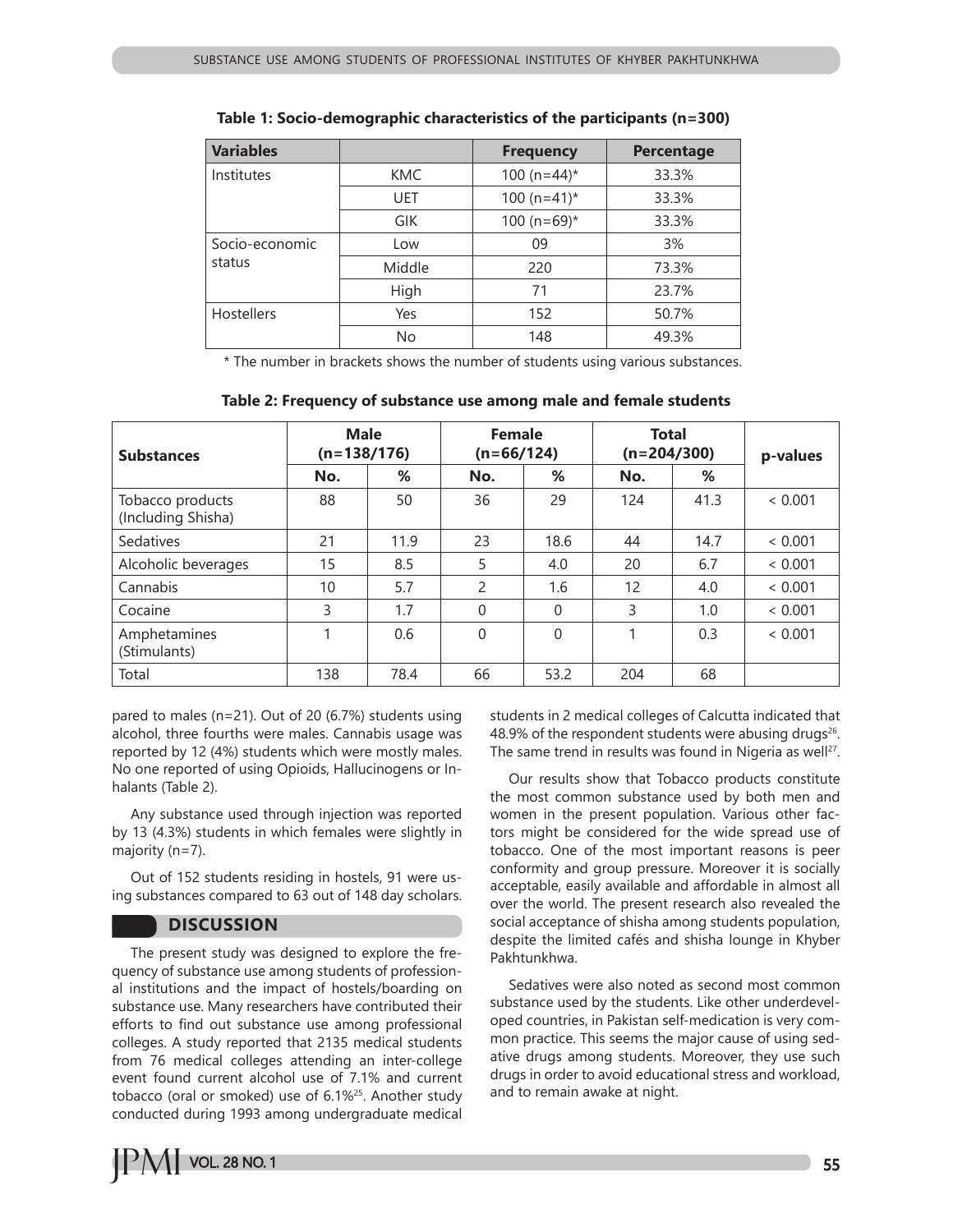Different researches proved that the stress related to education and some aspects of training have negative, effects on the student's life, which manifest in the form of stress, depression and burnout<sup>28</sup>. This finding is in agreement with other studies conducted in Pakistan that about 65% of medical students found the training period stressful<sup>19</sup>.

The findings of gender comparison are consistent with the prior findings<sup>29</sup> in which substance use was found more among male (45.8%) as compared to female (7.3%).

Additional evidence has shown that male gender was a risk factor for every unfavorable drug-related behavior<sup>28, 30</sup> with a male: female ratio of  $3:1^{31}$ . In our setup, male gender has easy access to any kind of drug as compared to women.

The current study is supported by literature<sup>29</sup> that maximum level (66.7%) of substance use was found in students who were living away from their homes. Hostellers were found to be more substance users than non-hostellers<sup>27</sup>.

The frequency of substance use was found maximum in the students who were living away from their homes. Only 29.7% of the students living with their parents were found to be using substances regularly; while 66.7% of students living away from their parents were using the mentioned substances. Similarly, Naskar et al<sup>27</sup> reported more drug use in hostellers as compared to non hostellers at Calcutta as 52.6% and 44.2 % respectively<sup>29</sup>. This shows that when students start living independently and more proximate with their peer group, it puts them in developing risky behavior. Perhaps parental guidance and monitoring effect the attitude of a person, when it is lacking due to away from them increase the chances of being substance users $32$ .

The limitations include the purposive selection of students of only 3 professional institutes of Khyber Pakhtunkhwa should be kept in mind while generalizing the results of this study.

## **CONCLUSION**

Tobacco was the most common substance used in the study population. The results of our study suggest that the frequency of substance use is high among men and hosteller students as compared to females and day scholars, respectively.

## **RECOMMENDATIONS**

It is recommended that there should be parents-child communication and parents acquaintance of their child's friends, activities etc. A curriculum should be designed at school level to educate the students about substance use, its consequences & risks. Students should be educated about their self-worth. Efforts to develop skills for managing conflict, particularly dealing assertively in social setup where substance use is common should be supported.

## **REFERENCES**

- 1. Breedlove SM, Rosenzweig MR, Watson NV. Biological psychology: an introduction to behavioral, cognitive and clinical neuroscience. 5<sup>th</sup> ed. USA: Sinaver Association; 2007.
- 2. Haligen RP, Whitbourne SK. Abnormal psychology: clinical perspective on psychological disorders. 4<sup>th</sup>ed. New York: McGraw Hill; 2005.
- 3. Centers for Disease Control and Prevention. Global Youth Tobacco Survey (GYTS). Atlanta, GA: CDC; 2008.
- Palen LA, Coatsworthy JD. Activity based identity experiences and their relations to problem behavior and psychosocial well-being in adolescent. J Adolesc 2007;30:721-37.
- 5. Adalf EM, Gliksman L, Demers A, Newton-Taylor B. The prevalence of elevated psychological distress among Canadian undergraduates: findings from the 1998 Canadian Campus Survey. J Am Coll Health 2001;50:67-72.
- 6. Benton SA, Robertson JM, Tseng W, Newton FB, Benton SL. Changes in counseling center client problems across 13 years. Prof Psychol 2003;34:66-72.
- 7. Cornish JAE, Riva MT, Henderson MC, Kominars KD, McIntosh S. Perceived distress in university counseling center client across a six-year period. J Coll Stud Dev 2000;41:104-9.
- 8. Eisenberg D, Gollust SE, Golberstein E, Hefner JL. Prevalance and correlates of depression, anxiety and suicidality among university students. Am J Orthopsychiatry 2007;77:534-42.
- 9. Stanley N, Manthrope J. Responding student's mental health needs: impermeable system and diverse users. J Ment Health 2001;10:41-52.
- 10. Adelekan ML. West Africa subregion: an overview of substance abuse problems. Drugs 1996;3:231-7.
- 11. Anumonye A. Drug use among young people in Lagos, Nigeria. Bull Narcotics 1980;32:39-92.
- 12. Gledhill-Hoyt J, Lee H, Strote J, Wechsler H. Increased use of marijuana and other illicit drugs at US colleges in the 1990s: results of three national surveys. Addiction 2000;95:1655-67.
- 13. Walsh A. Drug use and sexual behaviour: users, experimenters and abstainers. J Soc Psychol 1992;132:691-3.
- 14. Leibsohn JM. Relationship between drug and alcohol use and peer group association of college freshmen as they transit from high school. J Drug Educ 1994;24:177-92.